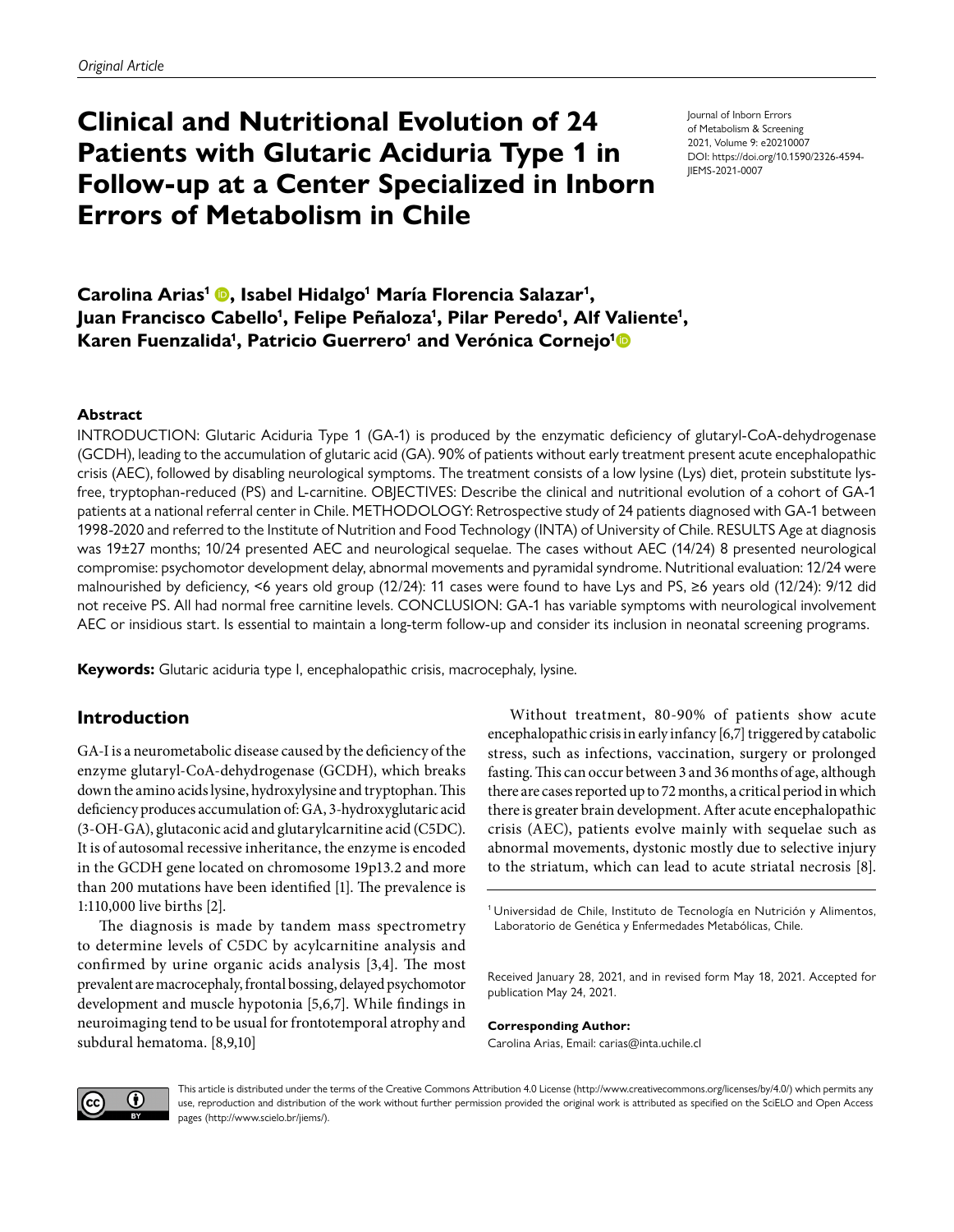In 10-20% of cases, they have an insidious start, that is, despite not having had AEC, they present progressive neurological symptoms, with striatal damage demonstrated by neuroimaging, abnormal movements, and hypotonia [\[11](#page-6-10)]. Late start presentation is described when the diagnosis is made after 6 years of age, these can present with nonspecific symptoms, predominantly changes in the white matter, headache or diagnosis of maternal glutaric aciduria due to findings in neonatal screening [\[12,](#page-6-11)[13\]](#page-6-12). early initiation of nutritional treatment has been shown to be effective in reducing neurological disability and encephalopathic crisis [\[14,](#page-6-13)[15\]](#page-6-14). This consists of a low-lys diet, consumption of PS and L-carnitine supplementation [\[16](#page-6-15)[,17](#page-6-16)]. Scientific evidence has not reported cases of AEC after the age of 6, so in recent consensuses it is recommended to suspend the intake of PS, to give an intake of protein of high biological value according to the safe levels of intake recommended by the FAO / WHO, maintain a low-lys diet and supplementation with L-carnitine [\[8\]](#page-6-7). Emergency treatment should be considered at all times when faced with episodes of catabolic stress, the recommendation

L-carnitine and increase the caloric intake [\[18,](#page-6-17)[19\]](#page-7-0). The objective of this study is to characterize the clinical and nutritional evolution of 24 Chilean patients with GA-1 under active follow-up at the Genetics and Metabolic Diseases Laboratory of the Institute of Nutrition and Food Technology (INTA), Dr. Fernando Monckeberg, Universidad de Chile.

is to decrease or suspend intact proteins, double the dose of

# **Methodology**

**Study Design:** It is a retrospective study, in which 46 electronic and/or physical records of patients diagnosed between 1998 and 2020 were reviewed. In the 9 deceased patients, we have not all the records available, but 1 died of acute renal failure and 4 for sepsis. All of them presented with AEC and developed severe neurological compromise and undernutrition. Twenty-four cases were selected that met the inclusion criteria: confirmed diagnosis and active follow-up at INTA  $(≥ 2$  medical-nutritional control in the last 3 years).

**Background of the Subjects:** Admission data such as age at diagnosis, clinical picture at diagnosis, age of AEC, catabolic stress prior to the crisis, age of treatment initiation and neurological sequelae were obtained.

**Neurological Evolution:** The study group was divided into two groups according to diagnosis and clinical evolution. Group 1: cases with AEC and neurological sequelae; Group 2: cases without AEC and with or without neurological sequelae.

**Anthropometric Evaluation:** Height and weight measured during control were collected to determine the indicators: weight for age (W/A), weight for height (W/H) and height for age (H/A) for patients <5 years, body mass index (BMI) for age (BMI/A) and height for age (H/A) for patients aged 5 to 19. The z-score for each indicator was calculated to classify nutritional status according to WHO references in 2006 and 2007 by age and sex [\[20,](#page-7-1)[21\]](#page-7-2).

**Nutritional Intake:** Of the 24-hour dietary recall recorded, the intake of energy, protein from PS and intact, Lys, L-carnitine, iron, calcium and zinc were analyzed. A differentiation was made between children aged  $< 6$ , in which energy intake, PS, Lys (intact protein and/or diet) and L-carnitine were compared with international recommendations (8) and those children aged ≥ 6 according to protein and energy requirements determined by FAO/WHO/UN according to age [\[22](#page-7-3)[,23\]](#page-7-4). and L-carnitine according to international protocol (8). Calcium, zinc and iron intakes were all compared according to the recommended daily intake (RDI) and it was considered adequate requirement between 90-110% [\[24](#page-7-5),25].

**Level in plasma:** The last free carnitine plasma levels (FC), esterified carnitine (EC) and total carnitine (TC) were recorded, considering them as reference values for: FC 19-35 μmol/L, EC 4-14 μmol/L and TC 36-56 μmol/L. These values were determined according to our laboratory for the Chilean healthy population, but not for glutaric patients. Then, it is requested that free carnitine be kept within the normal standardized range, according to international protocols [\[8](#page-6-7)].

**Informed Consent (IC):** Parents or legal guardians signed the IC for the review of physical and/or electronic records of the selected subjects, which was approved by INTA's Ethics Committee in compliance with the Declaration of Helsinki.

**Statistics:** For the descriptive statistical analysis, the STATA 15.1 software was used, the data are shown as average  $\pm$  standard deviation.

# **Results**

**Sample GA-1 study:** Of 24 cases: 15 were boys and 9 were girls, with current ages of 86 ±60 months (range: 8 - 211 months). The diagnostic age was 18±27 months (range: 0.5 - 131 months), 1 case was diagnosed through the expanded neonatal screening pilot program. Regarding diagnostic confirmation: 6/24 had a normal measurement of the C5DC metabolite in the first initial sample, 4 of them showed elevation of C5DC after L-carnitine loading. Regarding the clinical characteristics: 1/24 cases had a history of consanguinity, 10/24 cases presented with AEC (8±3 months old), of these, 8 were associated with infectious conditions, and the diagnosis was made at an average of 24±38 months of age ([Table 1A\)](#page-2-0). 14/24 who did not have AEC were diagnosed at an average of 14±17 months of age. Of these, 8 cases had an insidious start with neurological sequelae and 6 had normal development (2 cases diagnosed in the neonatal period by family history of GA-1) ([Table 1B\)](#page-2-1).

**Clinical manifestations prior to diagnosis:** In the clinical picture prior to diagnosis, 21 patients presented macrocephaly (88%), 10 delayed psychomotor development (42%), 10 abnormal movements (42%) and 8 frontal bossing (33%).

**Neurological Evolution During Monitoring:** Of the group with AEC, all subjects manifested post-diagnosis neurological sequelae: dystonia, pyramidal syndrome, swallowing disorders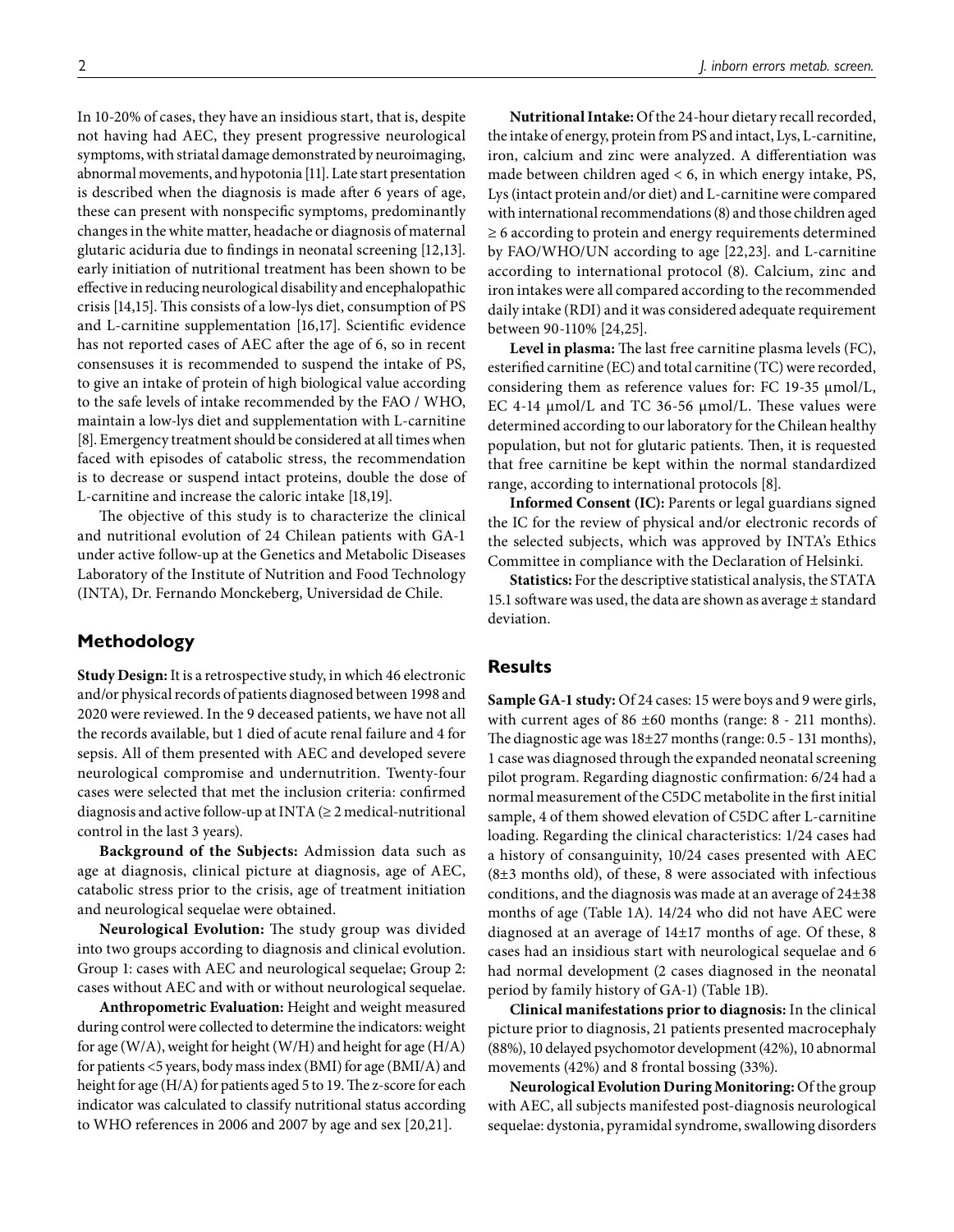| Cases | Sex | Age of Dx<br>(month) | Type of<br>Dx | <b>Pre Dx Catabolism</b> | Age of AEC<br>(months) | CS pre Dx             | C5DC      | OAU |
|-------|-----|----------------------|---------------|--------------------------|------------------------|-----------------------|-----------|-----|
|       | M   | 6                    | <b>AEC</b>    | Infection                | 12                     | Macrocephaly, FB, AM  | Е         | Е   |
|       | M   | 15                   | <b>AEC</b>    | Infection                | 15                     | Macrocephaly          | N         |     |
|       | F   |                      | <b>AEC</b>    | Surgery                  | 6                      | Macrocephaly          | E         |     |
| 4     | M   | 21                   | <b>AEC</b>    | Infection                | 10                     | Macrocephaly, DPD, AM | E         |     |
| 5     | M   | 15                   | <b>AEC</b>    | Infection                |                        | Macrocephaly, AM      | $N^*$     |     |
| 6     | F   | 8                    | <b>AEC</b>    | Infection                | 8                      | Macrocephaly, AM      | E         |     |
|       | F.  | 131                  | <b>AEC</b>    | Infection                | 10                     | Asymptomatic          | <b>NR</b> |     |
| 8     | F.  | 6                    | <b>AEC</b>    | Infection                | 6                      | Macrocephaly, DPD     | $N^*$     |     |
| 9     | M   | 9                    | <b>AEC</b>    | Infection                | 9                      | Macrocephaly, AM      | N         |     |
| 10    | M   | 24                   | <b>AEC</b>    | Surgery                  |                        | Macrocephaly          | $N^*$     |     |

<span id="page-2-0"></span>Table 1B. Clinical Characteristics GA-1 with AEC (Group 1) prior to diagnosis.

M: Male, F: Female, Dx: Diagnosis, AEC: Acute Encephalopathic Crisis, CS: Clinical Symptoms, FB: Frontal bossing, AM: Abnormal movements, DPD: Delayed psychomotor development, C5DC: Glutaryl Carnitine, N: Normal, N\*: First sample normal, second altered post-load with L-carnitine. E: elevated, NR: not reported, OAU: urine organic acids.

<span id="page-2-1"></span>**Table 1B.** Clinical characteristics GA-1 prior to diagnosis insidious onset group (Group 2).

| Case | Sex: | Age of Dx<br>(month) | <b>Type of Dx</b> | CSx at Dx                    | C5DC  | <b>OAU</b> |
|------|------|----------------------|-------------------|------------------------------|-------|------------|
| 11   | M    | 49                   | Clinical          | DPD, AM                      | E     | E          |
| 12   | F    | 17                   | Clinical          | Macrocephaly, FB, DPD, AM    | E     |            |
| 13   | F    | 15                   | Clinical          | Macrocephaly, FB, DPD, AM    | Ε     | Ε          |
| 14   | M    | 6                    | Clinical          | Macrocephaly, FB, DPD        | E     | E          |
| 15   | F    | 0.6                  | <b>ENS</b>        | Macrocephaly, DPD            | E     | E          |
| 16   | F    | 8                    | Clinical          | Macrocephaly, DPD            | E     | E          |
| 17   | M    | 7                    | Clinical          | Macrocephaly, DPD            | E     | E          |
| 18   | M    | 34                   | Clinical          | FB, DPD, AM                  | E     | Е          |
| 19   | M    | 3                    | Clinical          | Macrocephaly, DPD            | E     | F          |
| 20   | M    | 48                   | Clinical          | Macrocephaly                 | E     | E          |
| 21   | M    |                      | Clinical          | Macrocephaly                 | E     | Е          |
| 22   | M    | 8                    | Clinical          | Macrocephaly, DPD, AM        | $N^*$ | F          |
| 23   | M    | 0.5                  | <b>ENS</b>        | Macrocephaly, DPD            | E     | E          |
| 24   | F    | 6                    | Clinical          | Macrocephaly, mild hypotonia | E     | Е          |

M: Male, F: Female, Dx: Diagnosis, ENS: Extended Neonatal Screening, FB: Frontal bossing, DPD: Delayed Psychomotor Development, AM: Abnormal Movements, C5DC: Glutaryl Carnitine, OAU: urine organic acids, E: Elevated, N\*: First Sample Normal, Second Altered Post L-Carnitine Load.

and severe psychomotor development delay and/or regression. In the insidious-start group, 8/14 presented neurological sequelae, 8 delay and/or regression of psychomotor development, 7 abnormal movements, 2 pyramidal syndrome and 2 swallowing disorders ([Table 2](#page-3-0)).

**Evaluation of the nutritional state:** Of a total of 24 patients, it can be observed that 12 presented malnutrition by deficiency, 6 were eutrophic and 6 had malnutrition by excess ([Figure 1\)](#page-3-1). It is important to note that 13 cases required gastrostomy and the placement age was 40±47 months (range: 1 - 128 months).

**Nutritional treatment:** The average age for the beginning of treatment was 19±27 months, with an age range between 0.5 and 132 months. Of the total, 12 were under 6 years old, who received an average energy intake of: 83±43 kcal/kg/day, intact proteins: 0.5±0.2 gr/kg/day, PS proteins: 0.9±0.1 g/kg/day, Lys 68±18 mg/kg/day and L-carnitine 85±30 mg/kg/day. When comparing the intake with the international recommendations, it was observed that 3 cases complied with energy intake, 12 with protein intake from PS, 11 with total lysine intake and 8 cases for L-carnitine intake. The remaining 12 cases are older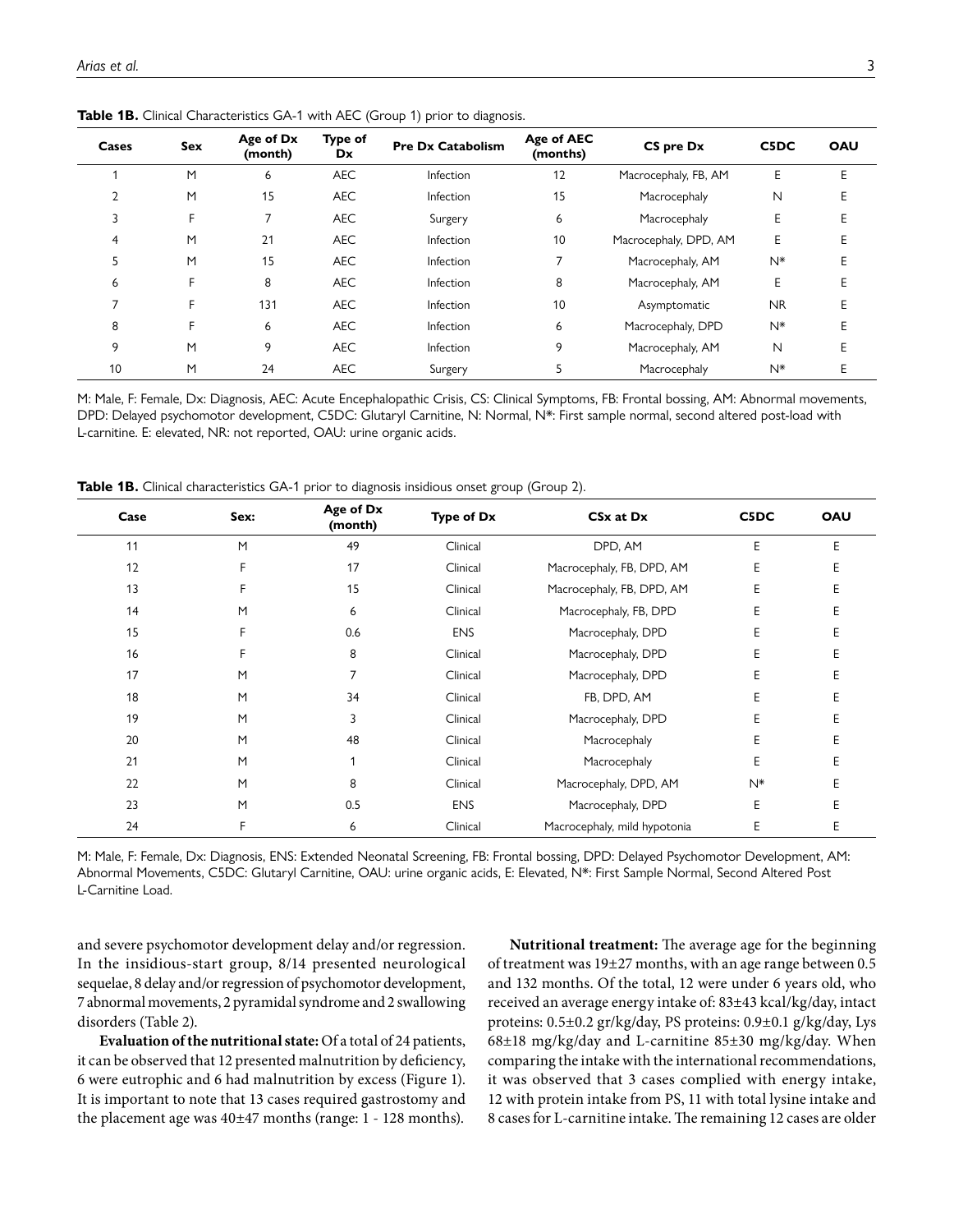| Case | Age<br>at Start of<br>Tx (month) | <b>Sequelae</b> | <b>Abnormal Mov.</b>              | <b>PDP</b>   | Pyramidal<br><b>Syndrome</b> | <b>Epilepsy</b> | <b>Nutritional</b><br><b>Status</b> | <b>Swallowing</b><br><b>Disorder</b> | <b>PEG</b> |
|------|----------------------------------|-----------------|-----------------------------------|--------------|------------------------------|-----------------|-------------------------------------|--------------------------------------|------------|
| 1    | 6                                | Yes             | Dystonia, oral-lingual dyskinesia | Severe DPD   | <b>No</b>                    | <b>No</b>       | O/W                                 | Yes                                  | Yes        |
| 2    | 15                               | Yes             | Dystonia                          | Severe DPD   | Yes                          | Yes             | M                                   | Yes                                  | Yes        |
| 3    | 7                                | Yes             | Dystonia, oral-lingual dyskinesia | Severe DPD   | Yes                          | No              | E                                   | Yes                                  | Yes        |
| 4    | 23                               | Yes             | Dystonia, oral-lingual dyskinesia | Severe DPD   | Yes                          | <b>No</b>       | M                                   | Yes                                  | Yes        |
| 5    | 17                               | Yes             | Dystonia, oral-lingual dyskinesia | Severe DPD   | Yes                          | Yes             | M                                   | Yes                                  | Yes        |
| 6    | 8                                | Yes             | Dystonia, ballism                 | Severe DPD   | Yes                          | <b>No</b>       | E                                   | Yes                                  | Yes        |
| 7    | 132                              | Yes             | Dystonia                          | Severe DPD   | Yes                          | Yes             | M                                   | Yes                                  | Yes        |
| 8    | 6                                | Yes             | Dystonia                          | Severe DPD   | Yes                          | No              | M                                   | Yes                                  | Yes        |
| 9    | 9                                | Yes             | Dystonia                          | Severe DPD   | Yes                          | No              | M                                   | Yes                                  | Yes        |
| 10   | 24                               | Yes             | Dystonia                          | Severe DPD   | Yes                          | Yes             | M                                   | Yes                                  | Yes        |
| 11   | 49                               | Yes             | Dystonia, ataxia                  | Moderate DPD | <b>No</b>                    | <b>No</b>       | O/W                                 | <b>No</b>                            | <b>No</b>  |
| 12   | 17                               | Yes             | Dystonia                          | Mild DPD     | <b>No</b>                    | <b>No</b>       | <b>RM</b>                           | <b>No</b>                            | <b>No</b>  |
| 13   | 15                               | Yes             | Dystonia                          | Moderate DPD | Yes                          | <b>No</b>       | M                                   | Yes                                  | Yes        |
| 14   | $\overline{7}$                   | Yes             | Dystonia                          | Mild DPD     | Yes                          | No              | <b>RM</b>                           | Yes                                  | Yes        |
| 15   | 0.6                              | Yes             | Dystonia                          | Severe DPD   | No                           | No              | E                                   | No                                   | No         |
| 16   | 8                                | Yes             | Dystonia                          | Mild DPD     | <b>No</b>                    | <b>No</b>       | E                                   | <b>No</b>                            | <b>No</b>  |
| 17   | 21                               | Yes             | <b>No</b>                         | Moderate DPD | <b>No</b>                    | <b>No</b>       | O/W                                 | <b>No</b>                            | <b>No</b>  |
| 18   | 34                               | Yes             | Dystonia                          | Mild DPD     | <b>No</b>                    | <b>No</b>       | <b>RM</b>                           | <b>No</b>                            | <b>No</b>  |
| 19   | 3                                | No              | No                                | Normal       | No                           | No              | E                                   | <b>No</b>                            | <b>No</b>  |
| 20   | 48                               | No              | <b>No</b>                         | Normal       | No                           | No              | E                                   | <b>No</b>                            | No         |
| 21   | 1                                | <b>No</b>       | <b>No</b>                         | Normal       | <b>No</b>                    | <b>No</b>       | <b>RM</b>                           | <b>No</b>                            | Yes        |
| 22   | 8                                | No              | <b>No</b>                         | Normal       | <b>No</b>                    | <b>No</b>       | O                                   | <b>No</b>                            | <b>No</b>  |
| 23   | 0.5                              | <b>No</b>       | <b>No</b>                         | Normal       | <b>No</b>                    | <b>No</b>       | $\circ$                             | <b>No</b>                            | <b>No</b>  |
| 24   | 7                                | No              | <b>No</b>                         | Normal       | No                           | <b>No</b>       | O/W                                 | <b>No</b>                            | <b>No</b>  |

<span id="page-3-0"></span>Table 2. Post-Diagnostic Clinical Characteristics GA-1 (Group 1 and 2).

T: Treatment, Mov: Movements, DPD: Delayed psychomotor development, D/O: Disorder, PEG: percutaneous endoscopic gastrostomy, RM: Risk of malnutrition, M: Malnourished, E: Eutrophic, O/W: Overweight, O: Obesity.



<span id="page-3-1"></span>Figure 1. Evaluation of the nutritional status of the 24 subjects with AG-1.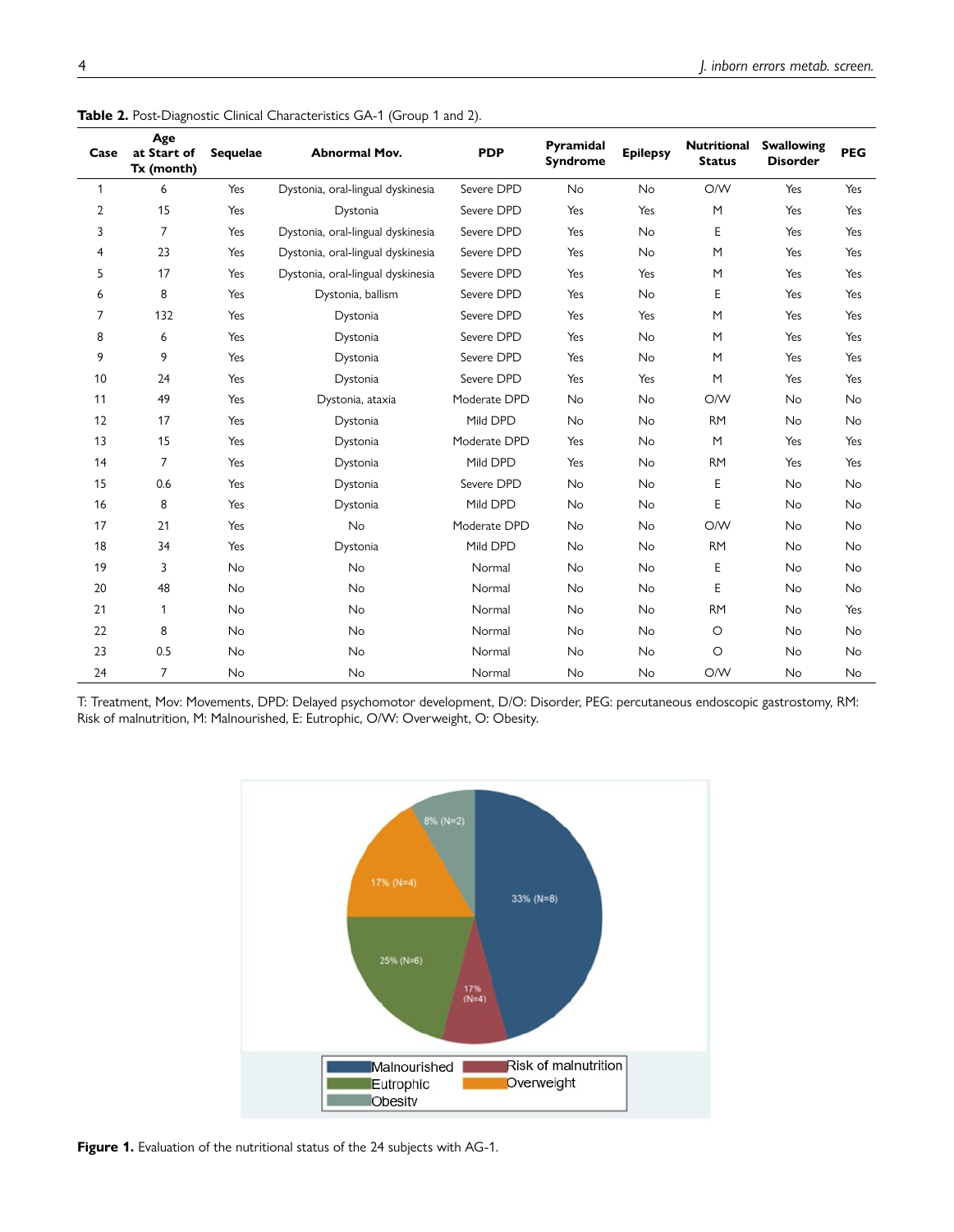than 6 years, who ingested an energy average of: 69±46 kcal/kg/ day, intact protein: 0.9±0.2 gr/kg/day, PS protein: 0.9±0.7 gr/kg/ day, Lys 71±26 mg/kg/day and L-carnitine 67±50 mg/kg/day. Of the total, 7 cases met energy recommendations, 9 cases met intact intake, only 3 cases received protein from PS and 8 cases for L-carnitine [\(Table 3](#page-4-0)). It should be noted that the group with AEC received an average energy intake of 95±54 kcal/day and the group without AEC of 62±31 kcal/day. This difference is due to the fact that 7/10 patients AEC are malnourished, therefore the caloric intake has increased to improve their nutritional status who could be affected by severe dystonia, as has been suggested in the literature [\[17\]](#page-6-16).

The 24 GA-1 patients included in this study met the recommendations of iron, zinc and calcium, according to age, with the need to use pharmacological supplements in 50% of the cases.

**Carnitine levels in plasma:** 22 reported GA-1 patients (2 no data) had on average a total carnitine of 66±28 μmol/, a free carnitine of 50±20 μmol/L and an esterified carnitine of 17±14 μmol/L [\(Figure 2](#page-4-1)).

| Age                 | <b>Energy</b>         | Lysine      | <b>PS</b>   | <b>Intact Protein</b>  | Iron                      | Calcium                | <b>Zinc</b>                 |
|---------------------|-----------------------|-------------|-------------|------------------------|---------------------------|------------------------|-----------------------------|
|                     | (Kcal/kg/day)         | (mg/kg/day) | (gr/kg/day) | (gr/kg/day)            | % adequacy                | % adequacy             | % adequacy                  |
| 7-12 months         | 95                    | 92          | 0.9         |                        | 66                        | 162                    | 217                         |
| (n:1)               | (R:80)                | (R:90)      | $(R:0.8-1)$ |                        | $(R: \ge 100)$            | $(R: \ge 100)$         | (R:≥100)                    |
| 1-3 years           | 99±48                 | 76±7        | $0.9 + 0.1$ |                        | $108 + 64$                | $99 + 30$              | 139±67                      |
| (n:7)               | $(R:81-94)$           | $(R:60-80)$ | (R:0.8)     |                        | $(R: \ge 100)$            | $(R: \ge 100)$         | (R:≥100)                    |
| 4-6 years           | $52 + 15$             | $47 + 12$   | $0.9 + 0.2$ |                        | $126 \pm 33$              | $81 + 23$              | 100±36                      |
| (n:4)               | $(R:63-86)$           | $(R:50-60)$ | (R:0.8)     |                        | $(R: \ge 100)$            | $(R: \ge 100)$         | (R:≥100)                    |
| 6-10 years<br>(n:7) | $77 + 55$<br>(R:66±5) |             |             | $0.8 + 0.2$<br>(R:0.9) | 140±101<br>$(R: \ge 100)$ | $109 + 48$<br>(R:≥100) | $86 + 57$<br>(R:≥100)       |
| >11 years<br>(n:5)  | $58 + 34$<br>(R:54±3) |             |             | $0.9 + 0.1$<br>(R:0.9) | $104 + 55$<br>(R:≥100)    | $88 + 38$<br>(R:≥100)  | $60 + 20$<br>$(R: \ge 100)$ |

<span id="page-4-0"></span>**Table 3.** Nutritional treatment in patients with GA-1 under the age of 6 years and over the age of 6 years.

R: Reference (<6-year comparison with international protocol and >6-year comparison with recommendation for age)



<span id="page-4-1"></span>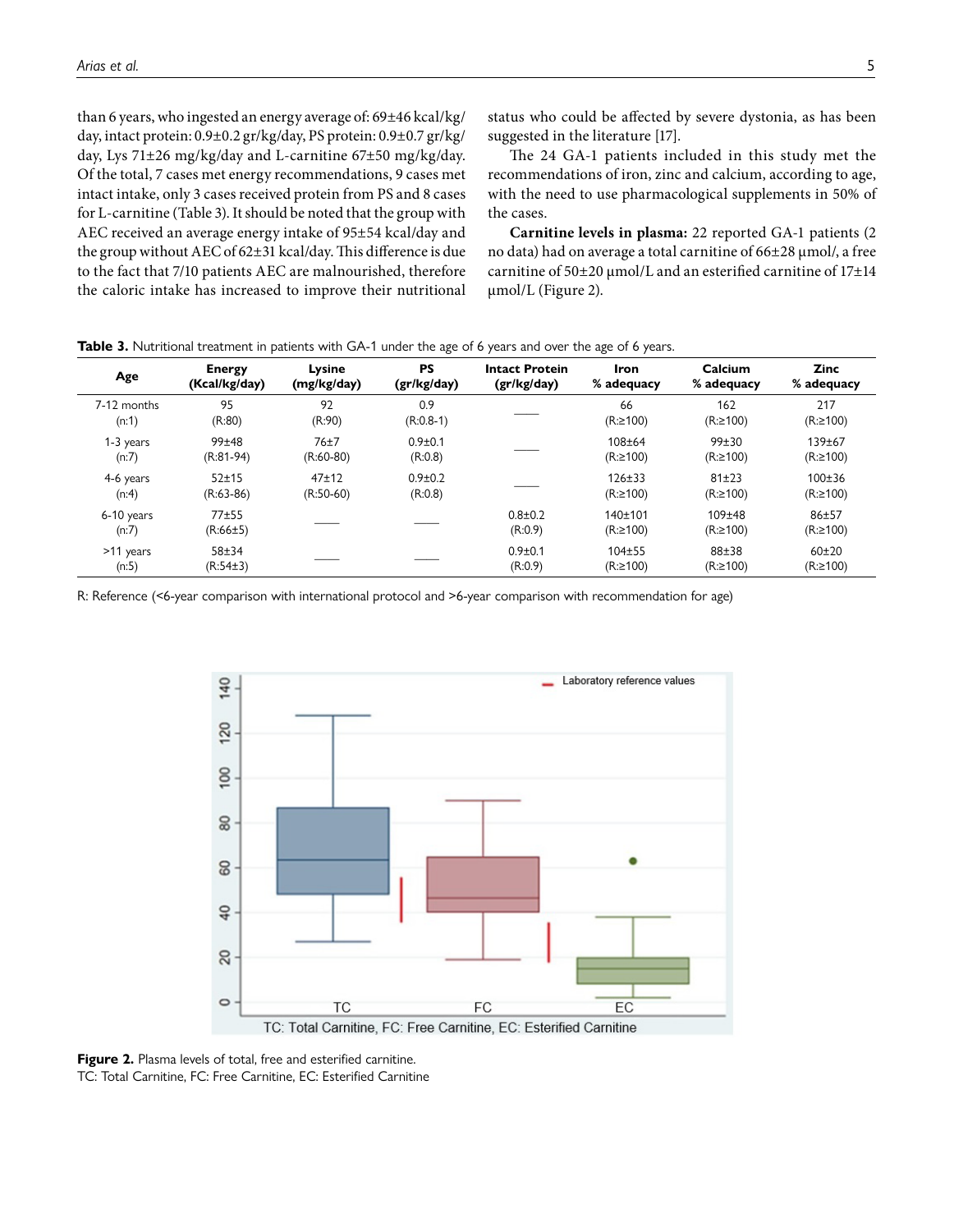#### **Discussion**

The age in which AEC clinically presented in this cohort was between 5 and 15 months, similar to that described in the literature, this could be correlated to an exponential increase in GA at the brain level in the critical period of development [\[9](#page-6-8)] . In relation to macrocephaly, the study detected that 88% of the subjects were born with it, which is over the 50% described in other studies [\[10](#page-6-9)] This could be explained by the fact that in these cases the clinical referral as a reason for neuropediatric consultation is made by a specialist in Chile, with macrocephaly being a frequent reason for consultation when inborn errors of metabolism are suspected [\[8\]](#page-6-7).

In the study the patients who presented early AEC (10/24) evolved with neurological sequelae: abnormal movements type dystonic (located in hands and feet or generalized) accompanied by delay and/or regression of psychomotor development, hypotonic syndrome, pyramidal syndrome, which is consistent with what is described in the literature [[6\]](#page-6-5). 58% of the cases (14/24) presented with an insidious start and neurological alterations without presenting AEC, this form of presentation is more prevalent in this population than in other cohorts studied according to what has been reported. However, it should be considered that the clinical manifestations of the neurological spectrum are what motivated the referral to specialists on inborn errors of metabolism, particularly in countries such as Chile, where GA-1 is not included in neonatal screening programs [\[4\]](#page-6-3)

In the insidious forms they presented macrocephaly, accompanied by other neurological symptoms in a variable way such as psychomotor development delay and/or dystonia and hypotonia. This association of symptoms already previously described in the literature [\[14](#page-6-13)] should increase the index of diagnostic suspicion of GA-1, especially in countries that have not incorporated this condition into screening programs. Some studies relate the presence of alterations in the dorsolateral region of the putamen in patients with insidious start, and it has also been suggested that low adherence to nutritional treatment would be a high-risk factor for developing dystonia [\[11](#page-6-10)]. This point is difficult to objectively assess in the patients since the diagnosis was mostly made after the encephalopathic crisis or there are few imaging studies available. The neurological compromise of patients, oral dyskinesia and swallowing disorders increase energy demand and limit food intake, which compromises the patient's nutritional status. Therefore, it is important to raise the need for the application of a gastrostomy as early as possible in order to avoid catabolism [\[17](#page-6-16)]. Even in the insidious start forms, the need for gastrostomy placement was observed in 2 patients with malnutrition by deficiency.

According to the international follow-up protocol for GA-1 [\[8](#page-6-7)], in this group under 6 years old, 11/12 subjects met 2 important criteria such as the contribution of protein from PS and adequate intake of the amino acid Lys, which favors adequate growth and development. With respect to those over 6 years old, patients who still receive PS are in the process of abandonment and with an adequate intake of intact proteins according to the recommendation established for sex and age. It should be noted that energy intake is adjusted according to the nutritional status of the patient. Particularly in the group of patients older than 6 years, controversy has arisen regarding the need to maintain strict dietary therapy (Lys restriction) since the risk of AEC decreases considerably at this age. However, the current consensus [[8](#page-6-7)], is to continue treatment beyond the age of 6 years, so maintaining monitoring with clinical and/or laboratory follow-up (free carnitine levels) could be considered in this group. This is given the clinical manifestations in GA-1 that are described even in adulthood, for example: white matter involvement and/or alteration of executive function [[8\]](#page-6-7).

The importance of maintaining a constant follow-up and education of the family to achieve good adherence to treatment and comply with medical indications, to prevent the risk of AEC and/or neurological impairment, must be stressed. This is consistent with the literature, since it is suggested that chronic follow-up be carried out in centers specializing in inborn errors of metabolism in order to achieve a better long-term prognosis [\[8\]](#page-6-7). Within the analysis of this study, it was verified that 3 cases of insidious start that had very low adherence to nutritional treatment and poor management of acute periods, currently present disabling generalized dystonia and one of them presented AEC after an infectious picture at age 12 months.

However, it must be emphasized that 5/6 patients with favorable evolution complied with the nutritional protocol for both PS or intact proteins and Lys intake, according to recommendations [\[8](#page-6-7)]. The favorable evolution in these cases is related to good adherence to treatment together with the early diagnosis and reinforces the concept that expanded neonatal screening programs does not necessarily guarantee normal neurological development.

It has been demonstrated that L-carnitine supplementation is important in the treatment of GA-1 since it contributes to preventing carnitine deficiency and in combination with actual nutritional management recommendations appears to improve neurological outcome [\[8,](#page-6-7)[15\]](#page-6-14). It is suggested to start the supplementation with a dose of 100 mg/kg/day, but it is necessary to periodically measure the plasma value of free carnitine and to adjust the dose according to the reference range established by the laboratory. The study detected that 3 patients older than 6 years old who ingested less L-carnitine than the international recommendations (30 mg/kg/day of L-carnitine) maintained an average value of free carnitine over 40 μmol/L, considered adequate for the pathology. Together and according to what has been reported in other studies [\[5\]](#page-6-4), all patients with GA-1 in the study had a free carnitine level within the normal range.

#### **Conclusions**

It is necessary to incorporate the GA-1 in the Chilean Neonatal Screening Program, as the symptoms and signs previous to the encephalopathic crisis are usually nonspecific and the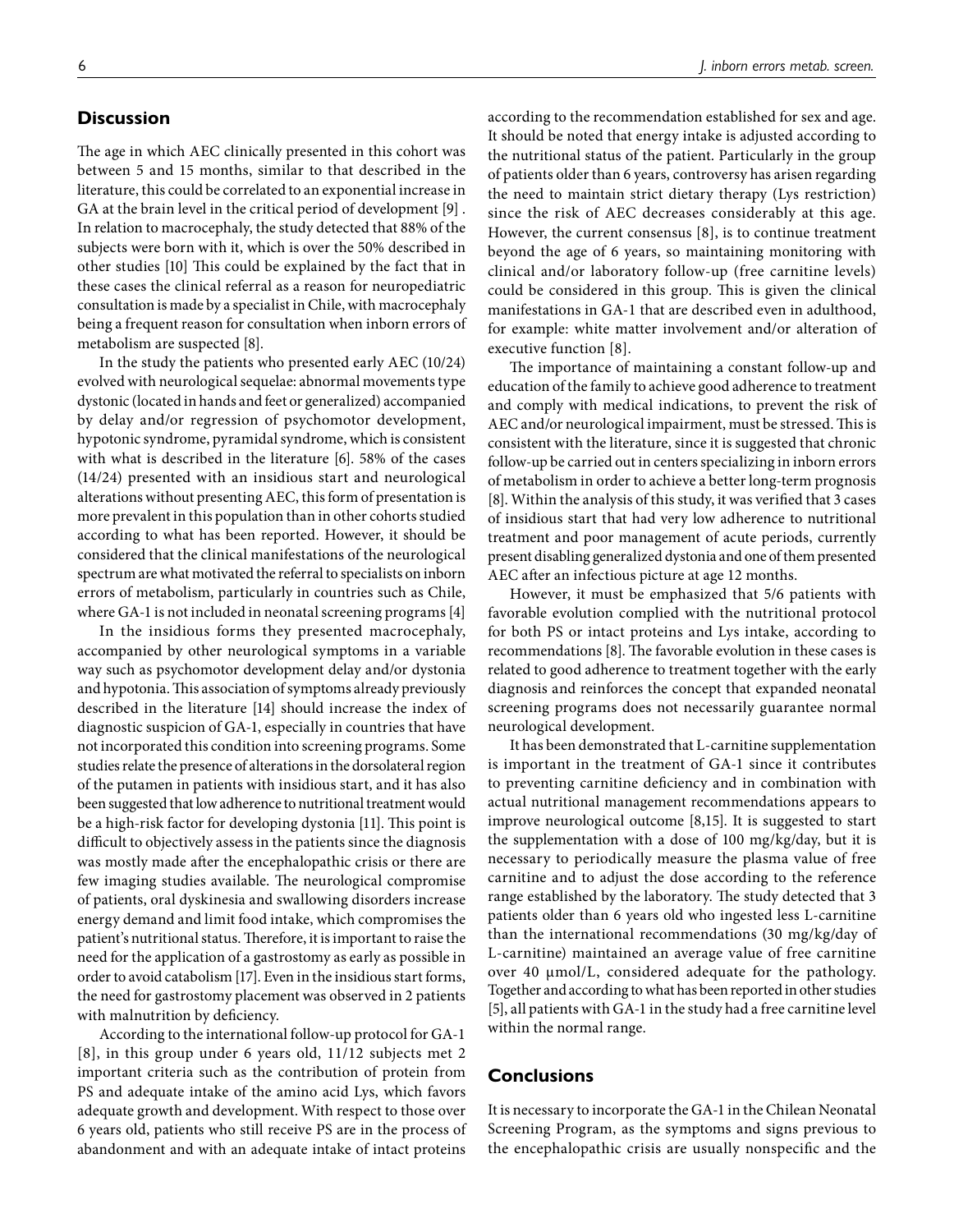neurological consequences of a late diagnosis are invalidating as shown in this study. The clinical presentation of GA-1 is varied and the absence of AEC does not guarantee neurological indemnity. The presentation form of insidious start was prevalent in the analyzed population and the association of symptoms: Macrocephaly, developmental delay and/or regression, abnormal movements should increase diagnostic suspicion of AG-1.

To achieve a favorable nutritional and neurological evolution in the patient, active follow-up with continuous education of the family is of great importance in order to achieve adherence to nutritional treatment. Therefore, this should be done in specialized centers for inborn errors of metabolism to improve the prognosis of this condition.

#### **Declaration of Conflicting Interests**

This research received no specific grant from any funding agency in the public, commercial, or not-for-profit sectors.

# **References**

- <span id="page-6-0"></span>1. Wang Q, Li X, Ding Y, Liu Y, Song J, Yang Y. Clinical and mutational spectra of 23 Chinese patients with glutaric aciduria type 1. *Brain Dev*. 2014;36(9):813-822. doi:10.1016/j.braindev.2013.11.006
- <span id="page-6-1"></span>2. Morton DH, Bennett MJ, Seargeant LE, Nichter CA, Kelley RI. Glutaric aciduria type I: a common cause of episodic encephalopathy and spastic paralysis in the Amish of Lancaster County, Pennsylvania. *Am J Med Genet*. 1991;41(1):89-95. doi:10.1002/ajmg.1320410122
- <span id="page-6-2"></span>3. Christensen E, Ribes A, Merinero B, Zschocke J. Correlation of genotype and phenotype in glutaryl-CoA dehydrogenase deficiency. *J Inherit Metab Dis*. 2004;27(6):861-868. doi:10.1023/B:BOLI.0000045770.93429.3c
- <span id="page-6-3"></span>4. Gürbüz BB, Yılmaz DY, Coşkun T, Tokatlı A, Dursun A, Sivri HS. Glutaric aciduria type 1: genetic and phenotypic spectrum in 53 patients. *Eur J Med Genet*. 2020;63(11):104032. doi:10.1016/j.ejmg.2020.104032
- <span id="page-6-4"></span>5. Couce ML, López-Suárez O, Bóveda MD, *et al*. Glutaric aciduria type I: outcome of patients with early- versus late-diagnosis. *Eur J Paediatr Neurol*. 2013;17(4):383-389. doi:10.1016/j.ejpn.2013.01.003
- <span id="page-6-5"></span>6. Zayed H, El Khayat HE, Tomoum H, *et al*. Clinical, biochemical, neuroradiological and molecular characterization of Egyptian patients with glutaric acidemia type 1. *Metab Brain Dis*. 2019;34(4):1231-1241. doi:10.1007/ s11011-019-00422-3
- <span id="page-6-6"></span>7. Kölker S, Garbade SF, Greenberg CR, *et al*. Natural history, outcome, and treatment efficacy in children and adults with glutaryl-CoA dehydrogenase deficiency. *Pediatr Res*. 2006;59(6):840-847. doi:10.1203/01. pdr.0000219387.79887.86
- <span id="page-6-7"></span>8. Boy N, Mühlhausen C, Maier EM, *et al*. Proposed recommendations for diagnosing and managing individuals with glutaric aciduria type I: second revision. *J Inherit Metab Dis*. 2017;40(1):75-101. doi:10.1007/s10545-016- 9999-9
- <span id="page-6-8"></span>9. Strauss KA, Puffenberger EG, Robinson DL, Morton DH. Type I glutaric aciduria, part 1: natural history of 77 patients. *Am J Med Genet C Semin Med Genet*. 2003;121C(1):38-52. doi:10.1002/ajmg.c.20007
- <span id="page-6-9"></span>10. Vester MEM, Bilo RAC, Karst WA, Daams JG, Duijst WLJM, van Rijn RR. Subdural hematomas: glutaric aciduria type 1 or abusive head trauma? a systematic review. *Forensic Sci Med Pathol*. 2015;11(3):405-415. doi:10.1007/s12024- 015-9698-0
- <span id="page-6-10"></span>11. Boy N, Garbade SF, Heringer J, Seitz A, Kölker S, Harting I. Patterns, evolution, and severity of striatal injury in insidious- versus acute-onset glutaric aciduria type 1. *J Inherit Metab Dis*. 2018. doi:10.1007/s10545-018-0187-y
- 12. Boy N, Heringer J, Brackmann R, et al. Extrastriatal changes in patients with late-onset glutaric aciduria type I highlight the risk of long-term neurotoxicity. *Orphanet J Rare Dis*. 2017;12(1):77.
- <span id="page-6-11"></span>13. Boy N, Mengler K, Thimm E, *et al*. Newborn screening: a disease-changing intervention for glutaric aciduria type 1. *Ann Neurol*. 2018;83(5):970-979. doi:10.1002/ana.25233
- <span id="page-6-12"></span>14. Gokmen-Ozel H, MacDonald A, Daly A, Ashmore C, Preece MA, Hendriksz C, Vijay S, Chakrapani A. Dietary practices in glutaric aciduria type 1 over 16 years. *J Hum Nutr Diet*. 2012;25(6):514-519. doi:10.1111/j.1365-277X.2012.01269.x
- <span id="page-6-13"></span>15. Strauss KA, Williams KB, Carson VJ, *et al*. Glutaric acidemia type 1: treatment and outcome of 168 patients over three decades. *Mol Genet Metab*. 2020;131(3):325-340. doi:10.1016/j.ymgme.2020.09.007
- <span id="page-6-14"></span>16. Heringer J, Boy SPN, Ensenauer R, *et al*. Use of guidelines improves the neurological outcome in glutaric aciduria type I. *Ann Neurol*. 2010;68(5):743-752. doi:10.1002/ana.22095
- <span id="page-6-15"></span>17. Boy N, Haege G, Heringer J, *et al*. Low lysine diet in glutaric aciduria type I--effect on anthropometric and biochemical follow-up parameters. *J Inherit Metab Dis*. 2013;36(3):525- 533. doi:10.1007/s10545-012-9517-7
- <span id="page-6-16"></span>18. Tsai F-C, Lee H-J, Wang A-G, *et al*. Experiences during newborn screening for glutaric aciduria type 1: diagnosis, treatment, genotype, phenotype, and outcomes. *J Chin Med Assoc*. 2017;80(4):253-261. doi:10.1016/j.jcma.2016.07.006
- <span id="page-6-17"></span>19. Boy N, Mengler K, Heringer-Seifert J, Hoffmann GF, Garbade SF, Kölker S. Impact of newborn screening and quality of therapy on the neurological outcome in glutaric aciduria type 1: a meta-analysis. *Genet Med*. 2021;23(1):13- 21. doi:10.1038/s41436-020-00971-4